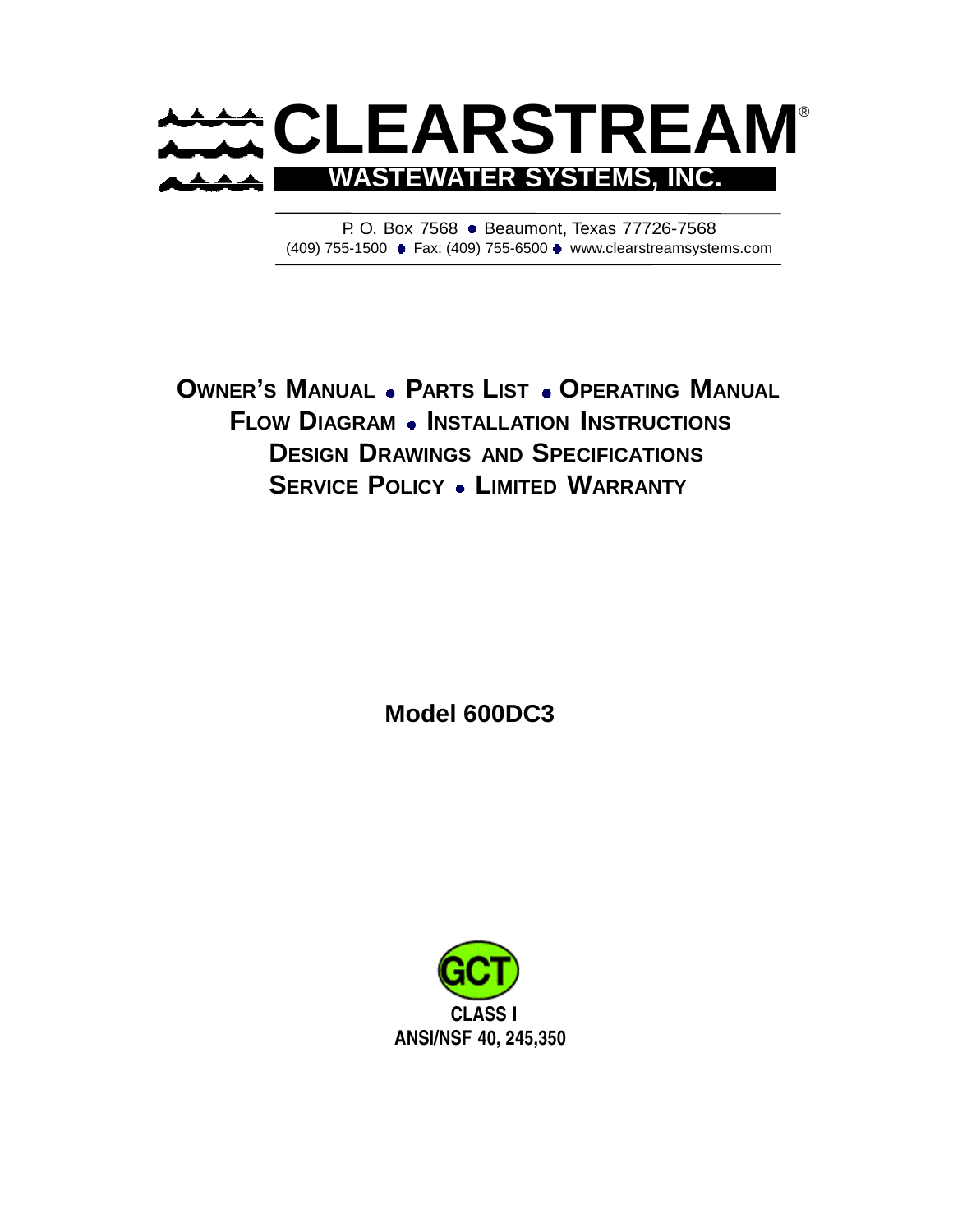# **INTRODUCTION**

The Clearstream System is one of the finest aerobic wastewater systems available today. Our system converts the sewage from your residence or business into a clear, odorless liquid. This high degree of treatment is accomplished at a remarkable low operating cost per month. The system has been simplified over the years to make it as inexpensive to operate and as low in long term maintenance as possible. Homeowners who have lived with the nuisance of a septic odor lingering in their neighborhood will truly appreciate the pleasure of owning a Clearstream System. Clearstream Model 600DC3 systems comply with ANSI/NSF Standards 40 for Class I residential wastewater treatment systems, 245 for total nitrogen reduction and 350 for onsite residential and commercial water reuse treatment.

# **PROCESS DESCRIPTION**

The Clearstream Wastewater Treatment System operates in the extended aeration mode of the activated sludge process.

Wastewater enters the trash tank compartment through a 4" Sch. 40 PVC inlet pipe. This anaerobic chamber allows larger solids to settle before the wastewater enters the aeration chamber. Wastewater is then mixed throughout the aeration chamber by releasing compressed air near the bottom of the chamber utilizing fine bubble diffusion. The rising air bubbles transfer oxygen to the wastewater which allows aerobic organisms to thrive and ultimately decompose the incoming waste matter.

The turbulence caused by the rising air bubbles also creates a mixing pattern which keeps the sludge in suspension. As incoming wastewater enters the aeration chamber, existing "mixed liquor" from the aeration chamber is displaced into the bottom of the cone- shaped clarifier.

The clarifier chamber allows the water to still so that suspended solids in the "mixed liquor" can settle back into the aeration chamber for further biological breakdown.

The remaining clear water in the upper zone of the clarifier chamber is then discharged by gravity through the surge control weir and out the 4" Sch. 40 outlet pipe to the pump chamber. The final effluent is then discharged by submersible pump to the appropriate disposal system with a portion being returned to the pretreatment tank. When disinfection is required before final discharge appropriate disinfection options are available.

When properly loaded and maintained, the aforementioned process allows the Clearstream Wastewater Treatment System to provide years of satisfactory service for the consumer. Clearstream Model D systems met the performance requirements of ANSI/NSF Standard 245 with a 30 day average of <25mg/l CBOD, <30mg/l TSS and 50% total nitrogen reduction. Actual GCT test results used to determine if Clearstream met Standard 2 4 5 requirements averaged 4 mg/l BOD, 7 mg/l TSS and 52.9% total nitrogen reduction

\*Denotes concrete model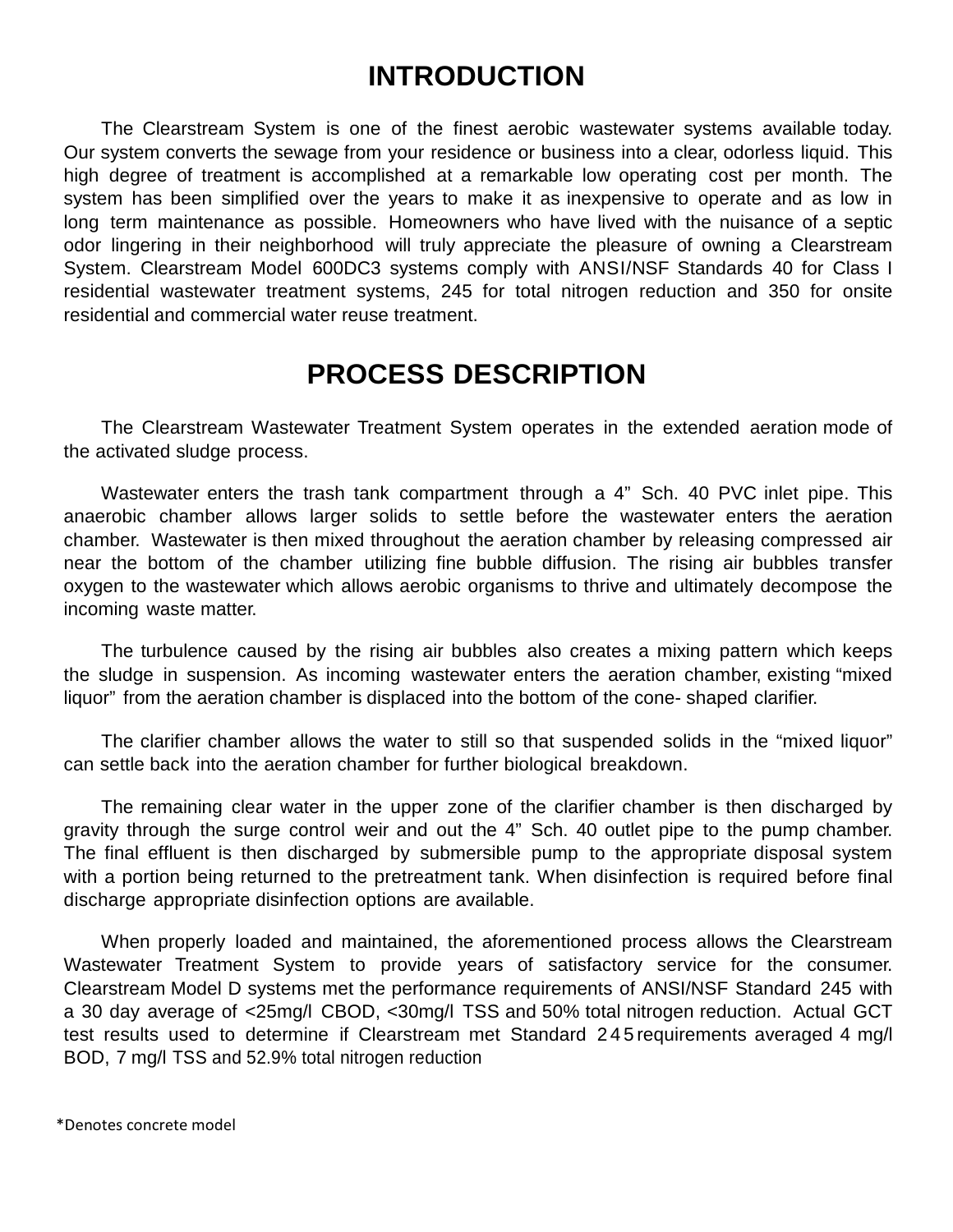# **OPERATING MANUAL**

In the event you experience a problem with your Clearstream Aerobic Wastewater Treatment System or if service is required, you may reference the Clearstream Control Panel Cover for the name, address and phone number of a local service person that can provide service for your Clearstream Unit. After the expiration of your initial two year service policy provided by the system installer, you may obtain a continuing service policy on a yearly basis which will include terms comparable to the initial service policy from a local service person that is trained and certified by Clearstream.

In order for the Clearstream System to function at optimum performance levels, the system will require periodic service. The normally expected service that is associated with the system includes:

| 2. Clean filters on aerator<br>3. Break up scum in clarifier<br>4. Pump sludge from aeration tank<br>2 to 5 years*<br>2 to 5 years*<br>5. Pump sludge from pretreatment tank<br>6. Check aeration diffusers<br>annually<br>7. Check surge control weir<br>6 mos.<br>8. Check denite effluent return flow<br>6 mos. | 1. Repair or replace aerator | 2 to 10 years     |
|--------------------------------------------------------------------------------------------------------------------------------------------------------------------------------------------------------------------------------------------------------------------------------------------------------------------|------------------------------|-------------------|
|                                                                                                                                                                                                                                                                                                                    |                              | 6 mos. to 2 years |
|                                                                                                                                                                                                                                                                                                                    |                              | 6 mos. to 2 years |
|                                                                                                                                                                                                                                                                                                                    |                              |                   |
|                                                                                                                                                                                                                                                                                                                    |                              |                   |
|                                                                                                                                                                                                                                                                                                                    |                              |                   |
|                                                                                                                                                                                                                                                                                                                    |                              |                   |
|                                                                                                                                                                                                                                                                                                                    |                              |                   |

\* Any sludge removed from pretreatment tank or Clearstream Unit must be disposed of according to all state, local, and federal regulatory requirements.

To remove solids from pretreatment tank drop pump hose through access opening on top of tank all the way through to the bottom of the tank. Pump out the whole tank volume, then fill the tank back up immediately. To remove solids from aeration chamber, drop hose through access opening in tank all the way to the bottom of the tank. Pump only 1/2 of the total tank volume and fill tank back up with water immediately.

To determine if all system components are functioning properly, look and/or listen to see if the visual/audio alarm system is illuminated or making a buzzing sound. If the alarm is activated, then either the aerator has thrown its breaker or the high level float inside the clarifier is indicating a high water level condition. Verification of either condition can be made by visually monitoring the aerator circuit breaker to see if it has been thrown and opening the access opening to the treatment unit to see if the water level inside the clarifier is at alarm level. After inspection of the clarifier, be sure to securely fasten the access cover back in place and tighten the screws.

To determine if the system has the desirable "mixed liquor" and effluent characteristics, first remove the access cover. Monitor for odors coming from the tank. If the odor is a sweet or a musty smell, the system is operating in a desirable aerobic condition. If the odor is foul or smells like a rotten egg, then the system is operating in an undesirable anaerobic condition. Visually monitor the "mixed liquor" for color. If the color is a brownish color, then it is operating in a desirable aerobic condition. If it is grey or black in color, it is operating in an undesirable anaerobic condition. The system effluent should be clear with very few noticeable light brown solids suspended in the effluent. The effluent should not be dark or turbid in color or clear with great numbers of light brown suspended solids noticeable. After inspection of the system's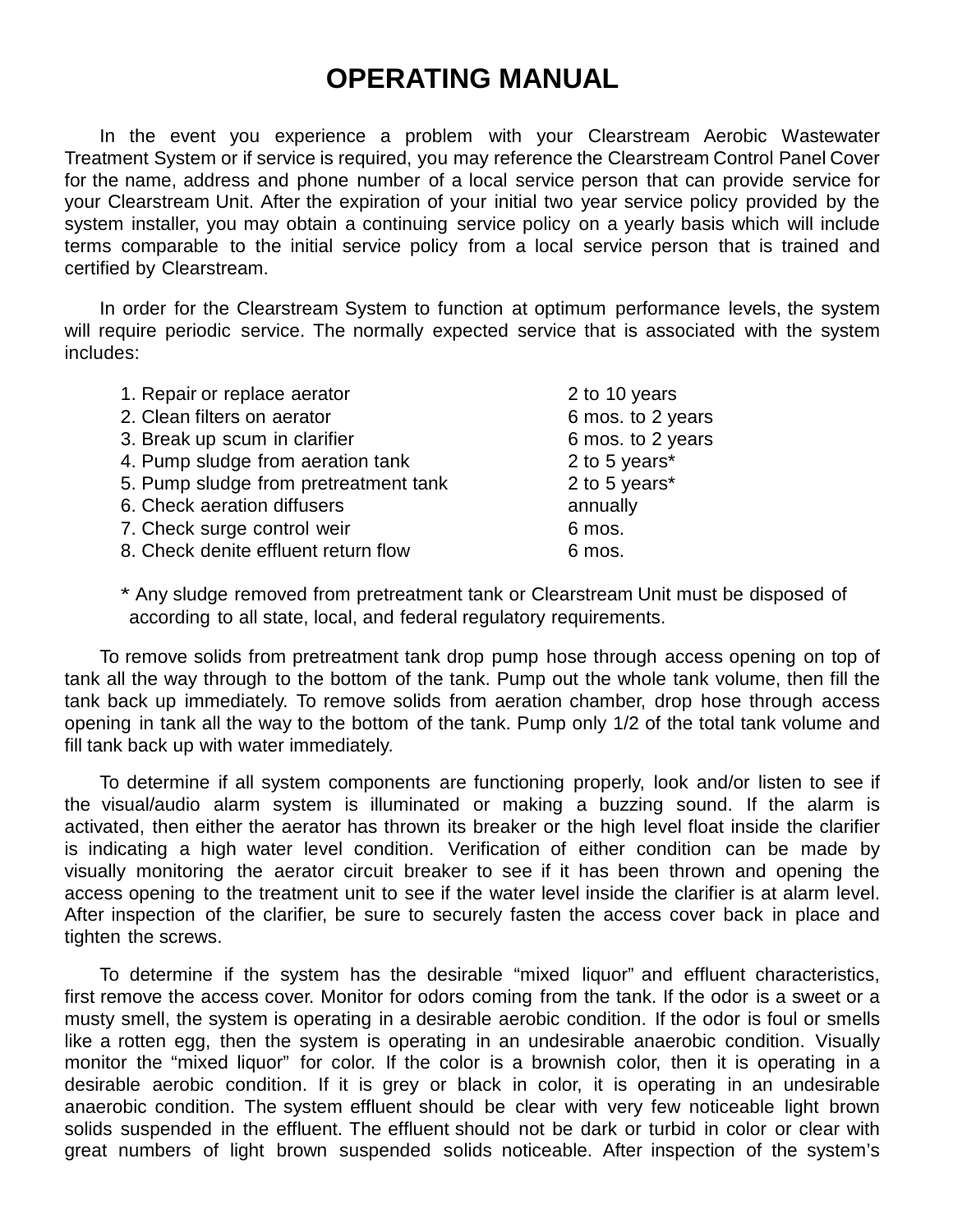interior, be sure to securely fasten the access cover back in place and tighten the screws.

In the event the visual alarm light and audio alarm are activated, call your local servicing dealer whose name, address, and phone number should be affixed to the face of the panel.

 To collect effluent samples from a system, a sample port must be added downstream of the effluent discharge. The sample port should be installed so that effluent cannot remain below the discharge water line and build up solids. A sample bottle should be capable of being lowered into the port on a string and laid on its side in the direct flow line of the discharge and removed when full of effluent.

For the first two (2) years from the date of installation, your local servicing dealer (from whom you purchased your Clearstream System) will make periodic inspections of your system to make sure it is functioning properly. The dealer will perform necessary maintenance to the system at no charge unless the required maintenance is not warranty related. Pumping of the system is not included. After the first two (2) years, the dealer will offer a continuing service policy for a nominal annual fee. The two (2) year service policy (two service calls per year) and the continuing service policy are minimum requirements of ANSI/NSF Standard 40, 245 and 350 certified wastewater treatment systems. If local service requirements are greater than those of these ANSI/NSF Standards or if the local regulations require others to perform the service on these units, Clearstream's limited warranty will still be honored.

For the Clearstream Aerobic Wastewater Treatment Unit to function properly it must be used for the treatment of domestic wastewater from residences or other waste flows with similar loading characteristics. Typical domestic wastewater consists of the flow from toilets, lavatories, sinks, bathtubs/showers, and washing machines. To prevent malfunctions of your Clearstream Unit, the following guidelines should be followed:

- 1. Any sewage system, whether aerobic or septic, should not have inorganic materials (plastics, cigarette butts, throwaway diapers, feminine napkins, condoms, etc.), that the bacteria cannot consume, discharged into the system.
- 2. Large amounts of harsh chemicals, oil, grease, high sudsing detergents, discharge from water softeners, disinfectants or any other chemical or substance that kills bacteria should not be discharged into the system.
- 3. Excessive use of water, over the design flow of the system, or organic overloading in excess of design parameters will cause the system not to perform to its fullest capabilities.
- 4. The proper operation of this or any other sewage treatment system depends upon the proper organic loading and the life of the micro-organisms inside the system. Clearstream is not responsible for the in-field operation of a system, other than the mechanical and structural workings of the system itself. Field abuse and overloading of the system can only be cured by the user of the system.
- 5. When wastewater discharge, into a Clearstream Unit, is seasonal or intermittent to a point that the owner wishes to turn off the electricity (for more than three (3) months) to the aerator, the aerator inlet and outlet should be sealed to keep out moisture until the unit is ready to be restarted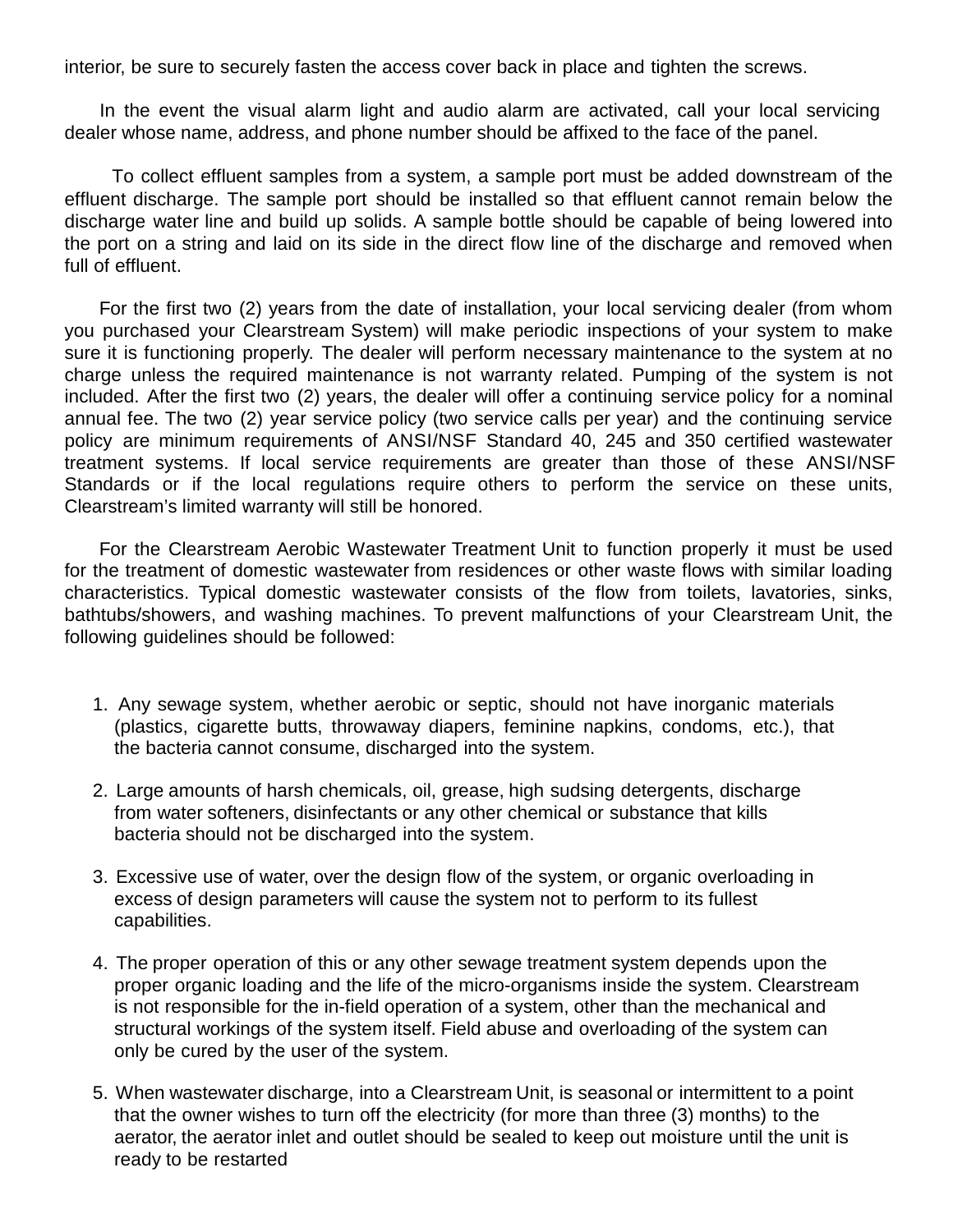# **CLEARSTREAM INSTALLATION INSTRUCTIONS**

### **CLEARSTREAM TANK INSTALLATION**

- 1. Prepare an excavation having minimum dimensions of at least one (1) foot larger than the dimensions of the tank. Make sure the depth of the excavation is deep enough to allow gravity flow to the inlet of the system and that the excavation bottom is level. Never install the Clearstream tank deeper than a depth that will require more than a maximum of 18 inches of riser depth. The access cover shall always be above final grade after tank installation. In applications where more than the maximum 18 inches of riser is required, install a tank and lift pump upstream of the Clearstream tank in order to pump the effluent to the Clearstream tank at normal grade. In these special applications where a lift pump is required, contact Clearstream for more details as to pump size, maximum dosages and maximum flow rates.
- 2. Set the Clearstream tank in a prepared excavation that has a solid, level bottom that will eliminate tank settling. The excavation bottom should have no rocks or sharp objects present.
- 3. When lowering a concrete tank into the prepared excavation use a spreader bar. Only spreader bars and other lifting devices, that have been designed and tested for lifting Clearstream concrete tanks, should be used. Never lift concrete Clearstream tanks unless they are empty of all liquids.
- 4. Make sure the inlet 4" Sch. 40 PVC pipe is aligned properly to incoming sewage line.
- 5. For the Clearstream Unit to function properly, the tank must be level. To properly level the tank, lay a three (3) foot level across the tank in several directions. Shift the tank in the hole, as necessary, to make the tank level in all directions. The tank may be slightly out of level, but it should not be out of level enough to cause tank malfunctions.
- 6. Fill the tank with water, checking periodically to make sure the tank remains level.
- 7. Connect the 4" Sch. 40 PVC Clearstream inlet pipe to the incoming sewage line. Make sure the incoming sewage pipe is level with or higher than the inlet pipe to the Clearstream Unit. The Clearstream Unit should only be connected to a plumbing system from a wastewater source which has been properly trapped and vented in compliance with State and Local plumbing codes.
- 8. Back fill the excavation in layers with back fill material that will settle properly around the tank.

Tamp the back fill material as each layer is placed around the tank. If necessary, use water to help settle the soil around the tank. Special care should be taken to either tamp soil under where inlet and outlet pipes are bridging the excavation or use some other method of supporting pipes across the excavation. Do not back fill with heavy clay or large rocks.

9. Before completing the back fill, be sure the electrical conduit from the tank to the Control Panel, air line from aerator to treatment unit, and the return line from flow restrictor, located in pump tank, to pretreatment tank have been laid underground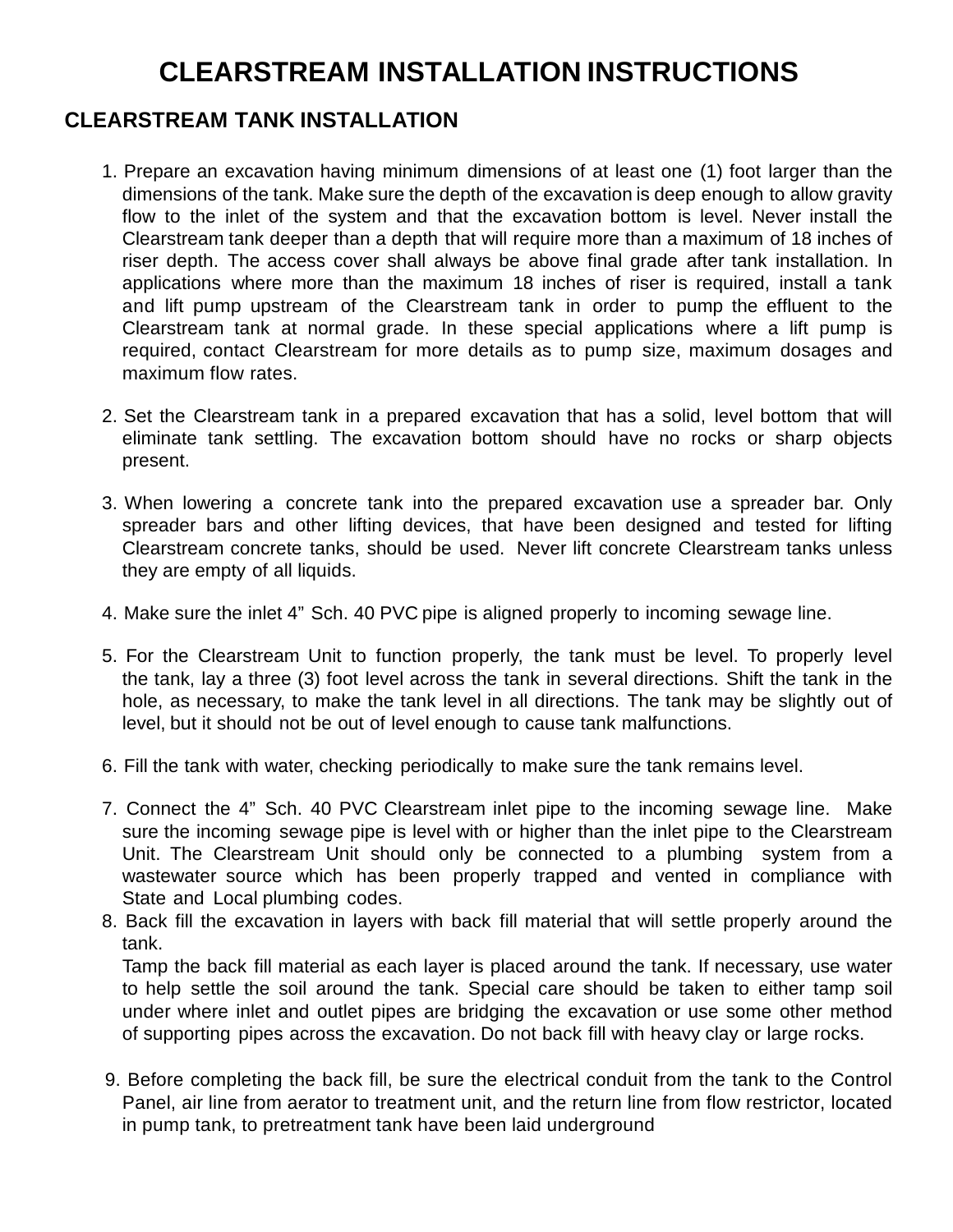- 10. For below normal grade installations a Clearstream 20 inch diameter riser may be used. In no case shall more than 18" of additional riser depth be used on a Clearstream Unit to bring the access covers above the final grade. All risers must be sealed with silicone to prevent ground water intrusion before back fill is completed
- 11. Before leaving excavation site, be sure to securely fasten the Clearstream access covers in place with the tamper resistant bolt(s). Tighten screws firmly to keep unauthorized personnel from gaining access to the inside of tank.

### **CLEARSTREAM AERATOR AND CONTROL PANEL INSTALLATION**

- 1. Mount one of the Clearstream Control Panel Model series CS-118 in a location that can be easily noticed by the occupants.
- 2. Wire 115 Volt, 60Hz power from an electrical disconnect to Clearstream Control Panel. Wire from Control Panel to Clearstream Tank electrical junction box through conduit. Use wiring diagram provided for each version of the Clearstream Control Panel Model series. All electrical wiring should be installed by a qualified person in compliance with applicable section for the National Electrical Code or other more stringent local codes.
- 3. Install Aerator Model CS-103 as close as practical to the tank, but in no case greater than one hundred (100) feet away (50' on 1500 G.P.D. unit). Run ¾" Sch. 40 PVC air line from aerator connector to air line connection at Clearstream tank. Be careful to back fill underground air line in manner which will not cause air line to leak. Aerator must be installed in a location that is dry, non-dusty, and highly ventilated.
- 4. Turn power on at electrical disconnect and check for proper system operation.

#### **COMPLIANCE WITH LAWS**

The Clearstream Unit must never be installed without first obtaining all permits and approval from the local regulatory body. In areas that do not have local control over environmental activities, all applicable State and Federal environmental codes must be adhered to as well. Only properly licensed and trained individuals should install Clearstream equipment.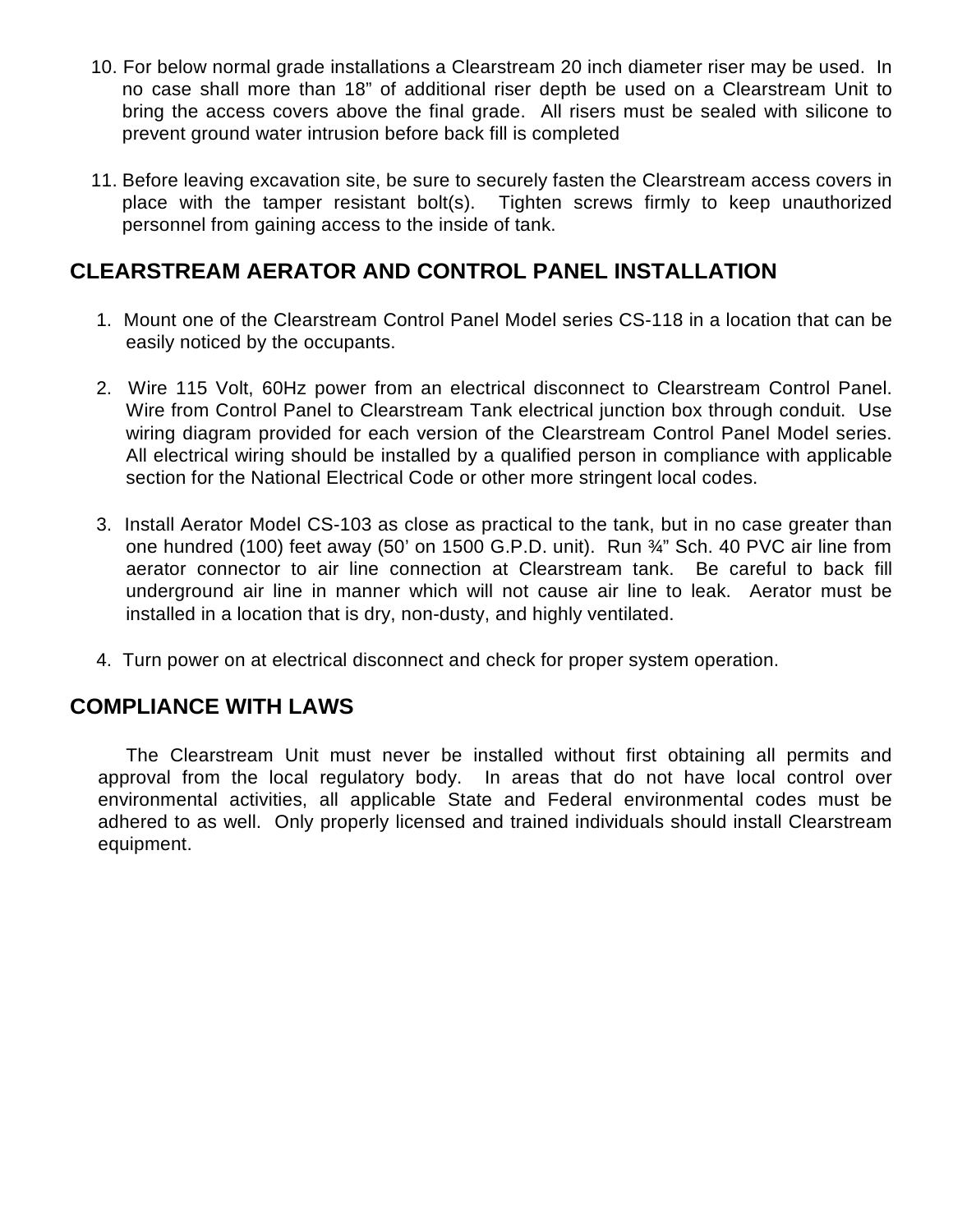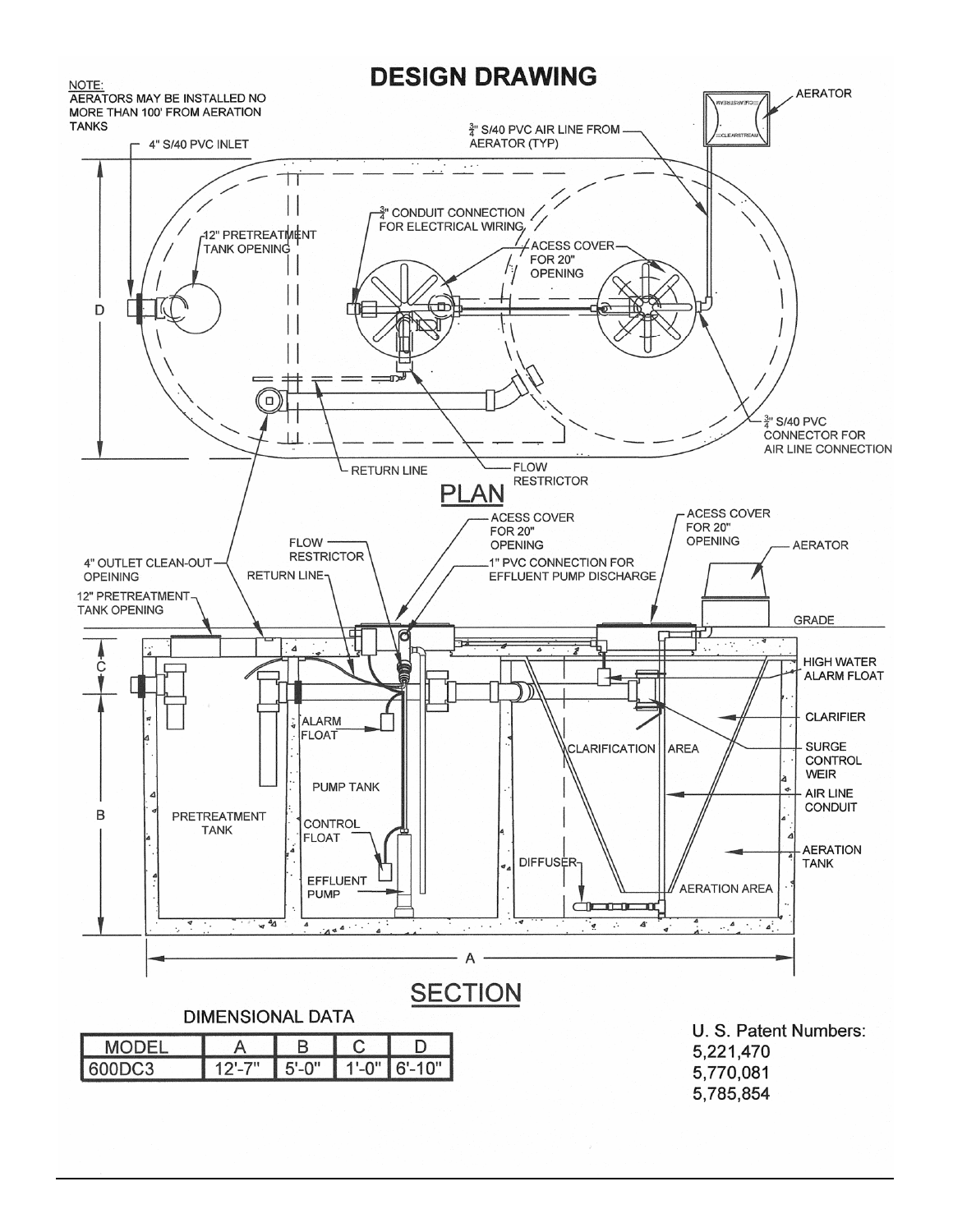## PARTS LIST AND FLOW DIAGRAM

| <b>CS PART NAME</b>                                  | <b>PART NUMBER</b> |
|------------------------------------------------------|--------------------|
| AIR SUPPLY HOSE ASSEMBLY                             | CS-101             |
| <b>ALARM FLOAT</b><br>2.                             | CS-102             |
| 3.<br><b>AERATOR</b>                                 | CS-103 (EL, FL)    |
| <b>AIR FILTER</b><br>4.                              | CS-104             |
| 5. PUMP FLOAT                                        | $CS-105$           |
| <b>AERATOR HOUSING</b><br>6.                         | CS-106             |
| ACCESS COVER 10"<br>$7_{\scriptscriptstyle{\ddots}}$ | CS-114             |
| <b>FLOW RESTRICTOR</b><br>8.                         | A-4551             |
| <b>NAMEPLATE</b><br>9.                               | CS-107             |
| 10. ACCESS COVER 20"                                 | CS-108             |
| 11. TAMPER RESISTANT BOLT                            | <b>CS-109</b>      |
| 12 EFFLUENT PUMP                                     | CS-112             |
| 13. FLOW CONTROL WEIR                                | CS-111             |
| <b>14. CONCRETE TANK</b>                             | $CS-11$            |
| 15. DIFFUSER                                         | CS-113             |
| 16. ALARM PANEL                                      | CS-118             |
| 17. ELECTRICAL JUNCTION BOX                          | CS-117             |
| 18. RISER 20" X 6"                                   | CS-116             |
|                                                      |                    |

COMPONENT PARTS MAY BE OBTAINED FROM YOUR LOCAL SERVICING DEALER:

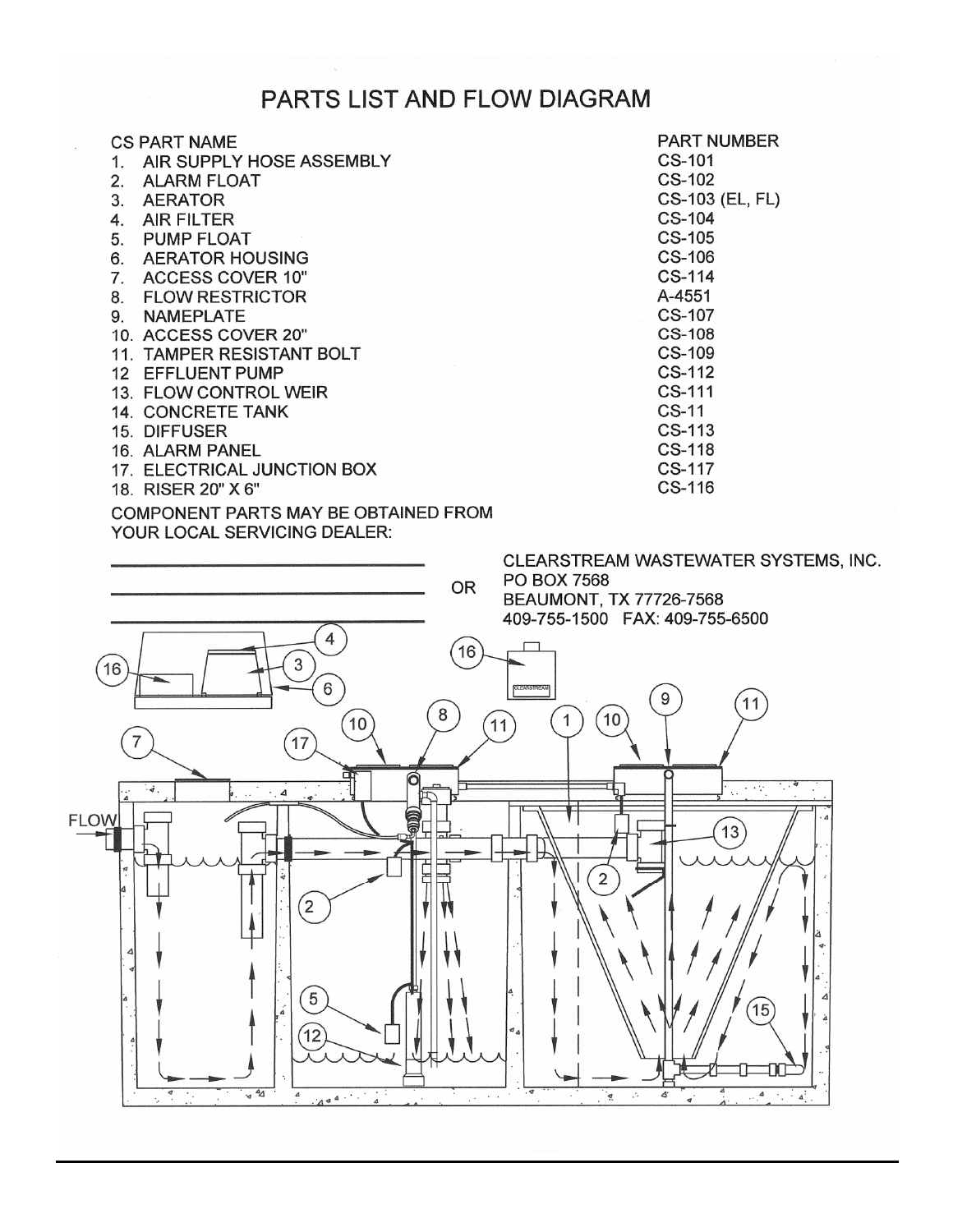#### **Model 600DC3 Treatment Capacity 600 G.P.D.**

**BOD Loading 1.5 lbs. BOD**  Aerator CS-103E6 (Alt. CS-103EL) 2.8 scfm (2.8 scfm) Control Panel (Model CS-118AN) Raintight Electrical 115v/60Hz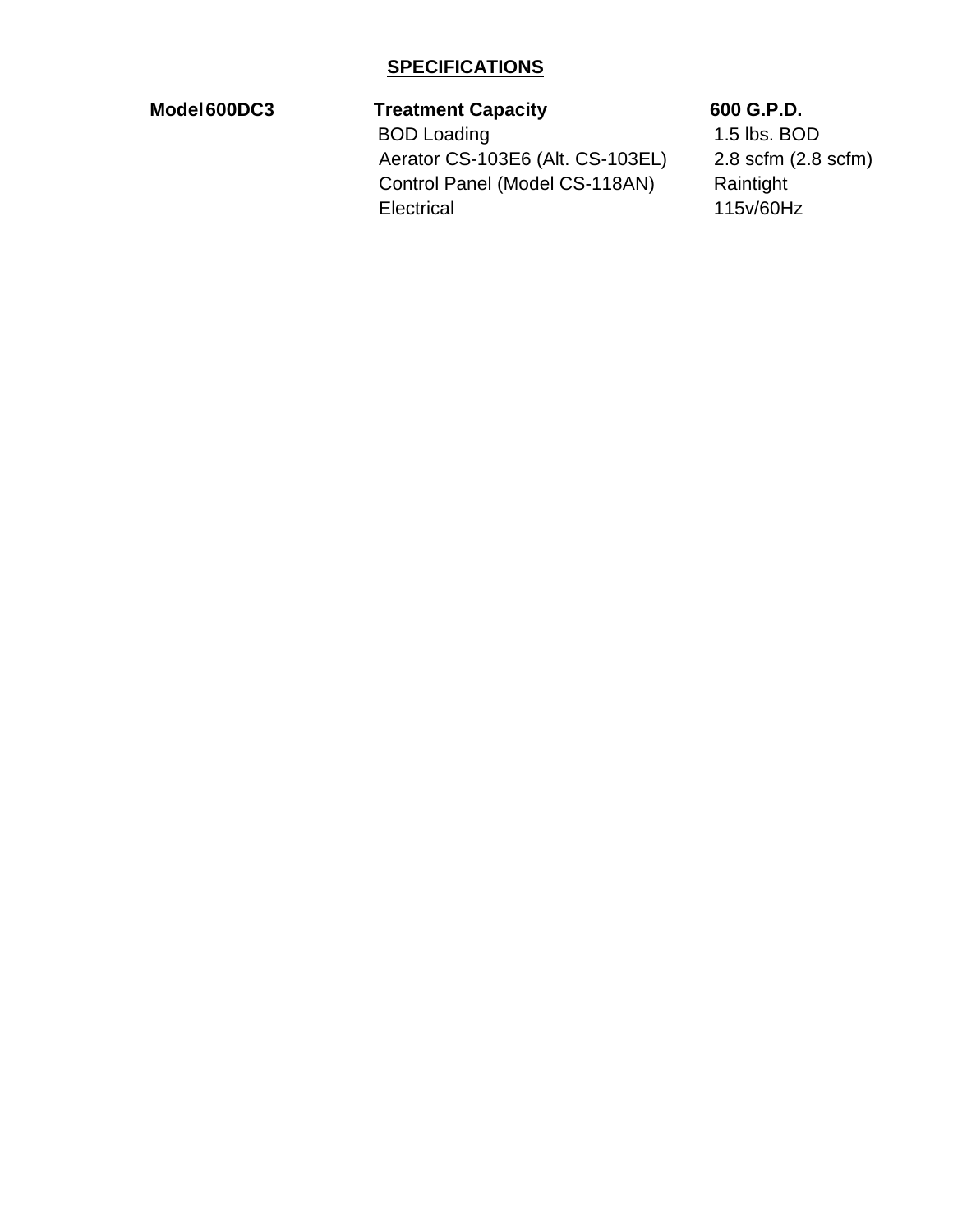#### **LIMITED WARRANTY**

Clearstream Wastewater Systems, Inc. warrants each Clearstream Aerobic Wastewater Treatment System to be free from defects in material and workmanship for a period of two (2) years from the date of sale to the original retail consumer when properly registered with Clearstream. Clearstream's sole obligation under this warranty is as follows: Clearstream shall fulfill this warranty by repairing or exchanging any component part, F.O.B. Factory, that shows evidence of defects, provided said component part has been paid for, warrantee has notified Clearstream of the defect complained of and the component is returned through an authorized Purchaser, transportation prepaid. There is no informal dispute settlement available under this LIMITED WARRANTY.

No warranty is made as to the field performance of any system. This LIMITED WARRANTY applies only to the parts manufactured by Clearstream and does not include any portion of the plumbing, drainage, disposal system or installation of the systems. Site specific designs of treatment and disposal systems, including treatment plant and disposal system sizing is not the responsibility of Clearstream and is not covered by this LIMITED WARRANTY. Accessories supplied by Clearstream, but manufactured by others, are warranted only to the extent of and by the terms and conditions of the original manufacturer's warranty. In no event shall Clearstream be responsible for delay or damages of any kind or character resulting from, or caused directly or indirectly by, defective component or materials manufactured by others.

Recommendations for special applications will be based on the best available expertise of Clearstream and published industry information. Such recommendations do not constitute a warranty of satisfactory performance.

The LIMITED WARRANTY extends to the original retail consumer of the product. As herein, original retail consumer is defined as the purchaser who first has the plant installed, or in the case of a system designed for non-permanent installation, the purchaser who first uses the system. It is the purchaser's, or any sub-vendee's, obligation to make known to any other consumer the terms and conditions of this warranty.

This warranty is a LIMITED WARRANTY and no claim of any nature shall be made against Clearstream unless and until the original retail consumer, or his legal representative, notifies Clearstream in writing of the defect complained of and delivers the product and/or defective part(s), freight prepaid, to Clearstream or an authorized service station.

Clearstream reserves the right to revise, change, or modify the construction and design of the Clearstream Aerobic Treatment System, or any component part or parts thereof, without incurring any obligation to make such changes or modifications in equipment previously sold. Clearstream also reserves the right, in making replacements of component parts under this warranty, to furnish a component which, in its judgement is equivalent to the part replaced.

To the extent that the LIMITED WARRANTY statements herein are inconsistent with the locality where Purchaser used the Clearstream system, the warranties shall be deemed to be modified consistent with such local law. Under such local law, certain limitations may not apply. For example, some states in the United States and some jurisdictions outside the United States may: (i) preclude the disclaimers and limitations of these warranties from limiting the rights of a consumer; (ii) otherwise restrict the ability of a manufacturer to make such disclaimers or to impose such limitations; or (iii) grant the consumer additional legal rights, specify the duration of implied warranties which the manufacturer cannot disclaim, or prohibit limitations on how long an implied warranty lasts.

In no event and under no legal theory, including without limitation, tort, contract, or strict product liability, shall Clearstream or any of its suppliers be liable to the other party for any indirect, special, incidental, or consequential damages of any kind, including without limitation, damages for loss of goodwill, or any other kind of commercial damage, even if the other party has advised Clearstream of the possibility of such damages.

# **TWO YEAR INITIAL SERVICE POLICY**

Date

Our firm, the first two years from the date of installation. There will be , will inspect and service your Clearstream System for inspections made each year for this initial two year period. Effluent quality inspection will include a visual inspection for color, turbidity, sludge build up, scum overflow, and odor. Mechanical and electrical inspection and service include: inspecting aerator, air filter, and alarm panel and replacing or repairing any component not found to be functioning correctly.

Upon expiration of this policy, our firm will offer a continuing service policy on a yearly basis to cover labor for normal maintenance and repairs on a year by year basis.

Violations of warranty include: shutting off the electric current to the system for more than 24 hours, disconnecting the alarm system, restricting ventilation to the aerator, overloading the system above its rated capacity, or introducing excessive amounts of harmful matter into the system, or any other form of unusual abuse.

| THIS POLICY DOES NOT INCLUDE PUMPING |
|--------------------------------------|
| SLUDGE FROM UNIT IF NECESSARY.       |

Service Dealer: Company of Company Company Company Company Company Company Company Company Company Company Company Company Company Company Company Company Company Company Company Company Company Company Company Company Com